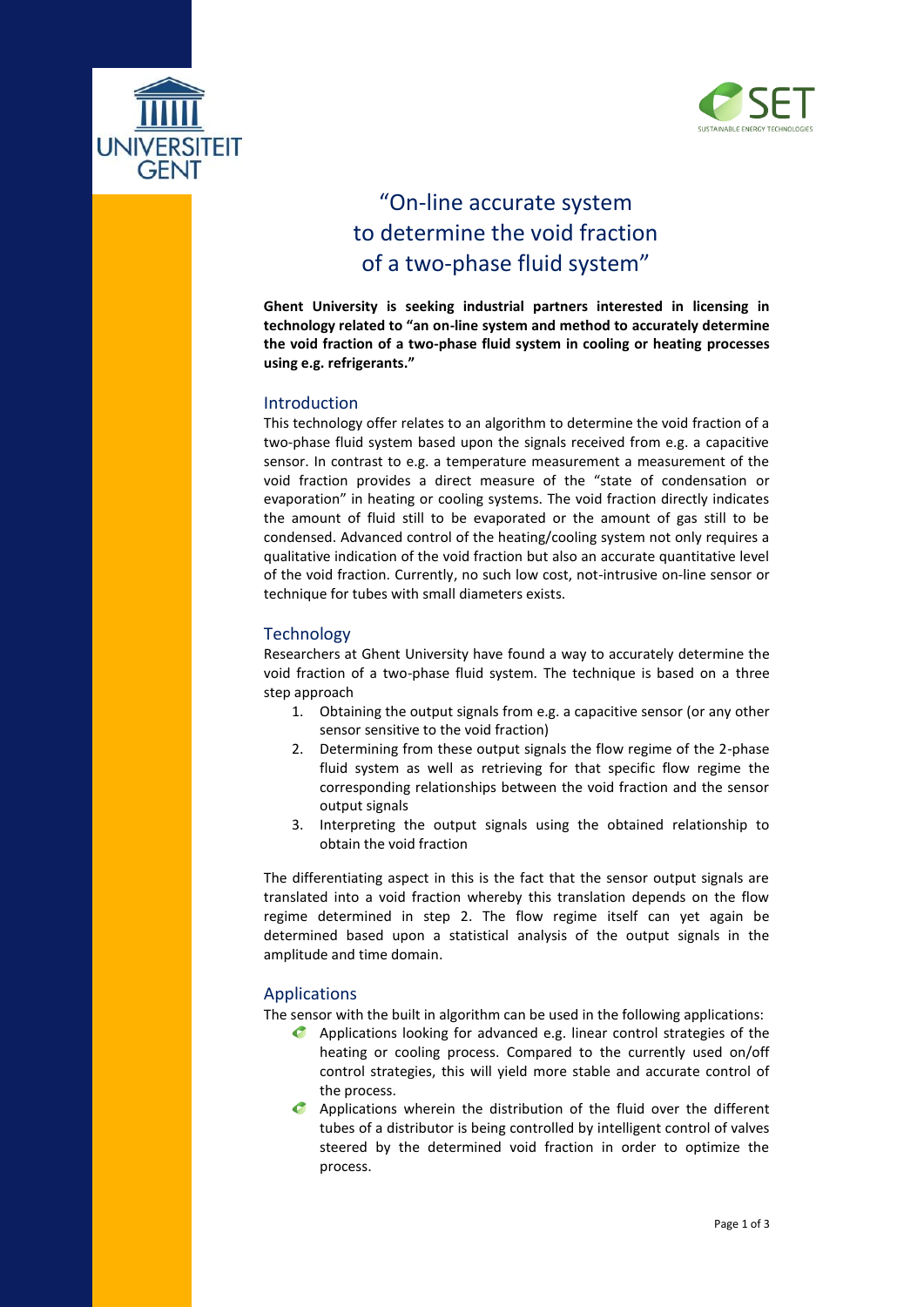



**C** During the design phase, the sensor can be used to evaluate the working conditions of the system and to optimize the heat exchanger in terms of its shape, length, …

#### Advantages

The technique offers a number of key -advantages:

- The resulting void fraction is much more accurate due to the fact the  $\bullet$ actual occurring flow regime is taken into account.
- $\mathcal C$ The void fraction can be measured for all kind of geometries, i.e. even inclined and bended tubes.
- The void fraction is measured directly based upon a parameter that depends directly on the void fraction and not -indirectly
- $\bullet$ It is a non -intrusive, on -line technique
- The void fraction can be measured even of tubes with a small diameter

# Status of development

A prototype of the sensor hardware exists based on a capacitive method. This sensor produces the output signals from which we were able to derive the void fraction. Currently this is done off -line in a separate calculation unit, but the techniques can easily be implemented in on -board software/calculation units of the sensor.

#### Partnership

We are looking for an industrial partner to use the technology in their heating and cooling applications.

# Intellectual property

The technology has been described in a patent application (PCT/EP2013/061323 – Methods and systems for characterizing void fractions ), priority date 31 May 2012 .

# Figure s

The figure below shows the accuracy of the proposed system and method compared to several other techniques based upon the relationship between the vapour fraction and the void fraction as can be calculated accurately by the Rouhani -Axelsson model (best practice and accurate model).